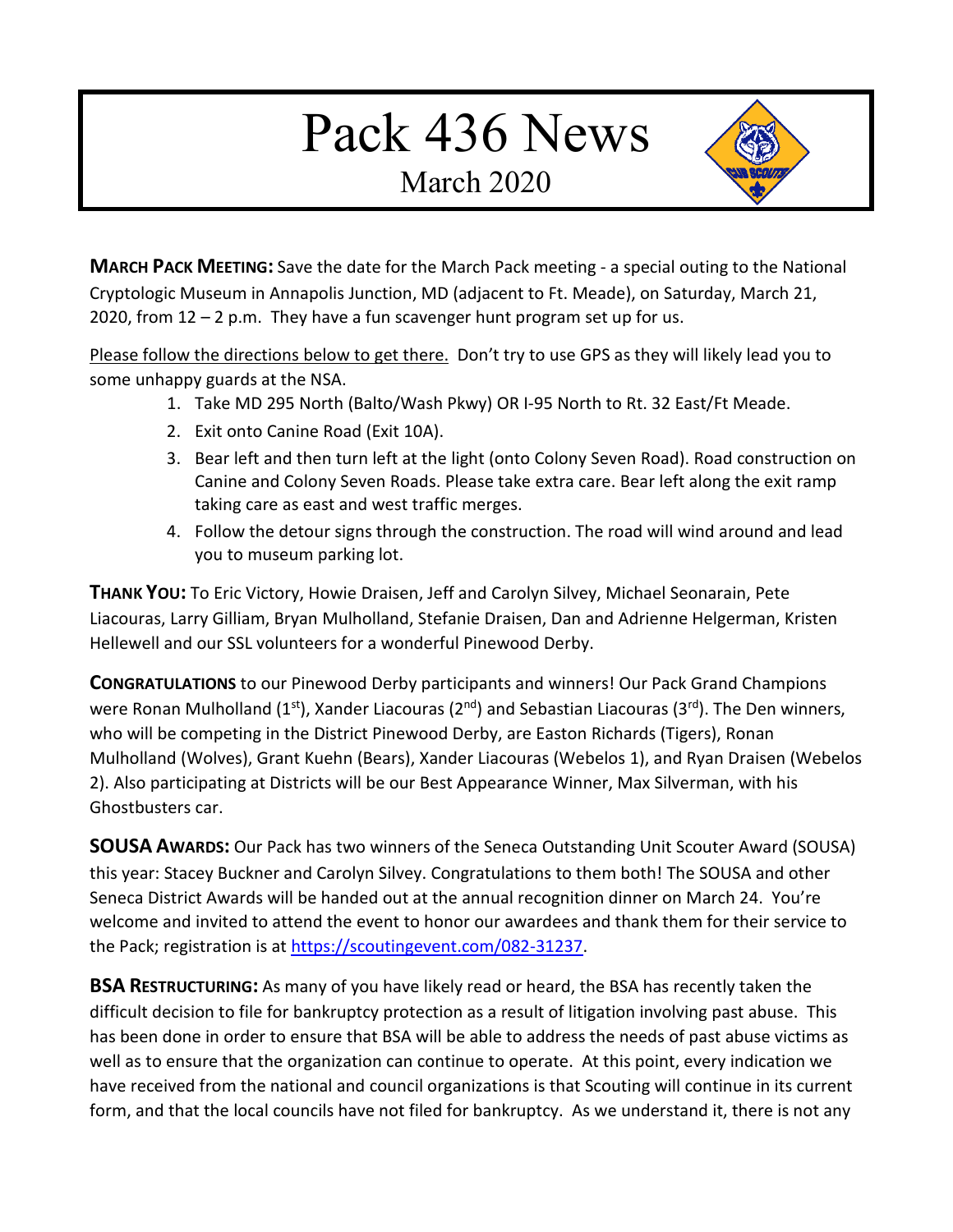current litigation filed against our council, which is (like all councils) financially separate from the national BSA. This is a good time to reinforce that our Pack leadership continues to ensure that we fully implement the BSA's policies to ensure youth protection, including completing Youth Protection Training and criminal background checks for all our registered leaders, and 2-deep leadership to ensure that Scouts are never alone with an adult. If you have any questions about what all this means, don't hesitate to contact Eric or Howie, and the BSA also has information available at www.BSArestructuring.org.

**SPRING HIKE:** Our Pack Hike this spring will be in late March or early April at the Underground Rail Trail at Woodlawn Manor Cultural Park in Sandy Spring [\(https://www.montgomeryparks.org/parks](https://www.montgomeryparks.org/parks-and-trails/woodlawn-manor-cultural-park/underground-railroad-experience-trail-hikes/)[and-trails/woodlawn-manor-cultural-park/underground-railroad-experience-trail-hikes/\)](https://www.montgomeryparks.org/parks-and-trails/woodlawn-manor-cultural-park/underground-railroad-experience-trail-hikes/). More details to follow!

**SPRING FAMILY CAMPOUT:** Mark your calendars! Pack 436 will camp at Antietam National Battlefield the weekend of April 25-26. The battleground – located in the Cumberland Valley of western Maryland – has a rich history and is the site of the bloodiest one-day battle in American history. Recreational activities include 15 miles of historic hiking trails – including the popular Final Attack Trails – park ranger programs, biking the battlefield tour road, and more. Signup and details will be provided in March.

**SAVE THE DATE:** The Arrow of Light ceremony for our Webelos 2 den will be held in April. Date to follow as soon as possible.

## **UPCOMING DISTRICT & COUNCIL EVENTS:**

- Lion / Tiger 500: For our Lion and Tiger Scouts, just in case you don't get enough excitement at our Pinewood Derby, you can also attend the District's "Lion / Tiger 500"! The race is Saturday March 7, 9:30-11:30 a.m. at Epworth Methodist Church in Gaithersburg. The cost is \$5 per Scout and you can register at [https://scoutingevent.com/082-31236.](https://scoutingevent.com/082-31236) The Lion & Tiger den leaders also have more info.
- *Archery Day:* The Seneca District will be holding an Archery Day on Saturday April 25 (the same day as our Pack campout; if you want to do both, you should make it to Antietam in plenty of time if you get an early archery slot) from 12:30-4 p.m. at the Izaak Walton League at 7821 Snouffer School Rd, Gaithersburg. The cost is \$5 if paid in advance, or \$7 onsite; registration is at [https://scoutingevent.com/082-31238#](https://scoutingevent.com/082-31238)
- *BALOO training:* The Pack is required to have properly trained adults with us when we go camping; if you'd be willing to take the training, the Pack will reimburse the cost. The next "BALOO" session is the evening of May 6 (7:30-9:30 p.m.), and May 15-16 (5:30 p.m. Fri to 5:30 p.m. Sat). Contact Eric or Howie if you would be interested, or you can register at [https://scoutingevent.com/082-28590.](https://scoutingevent.com/082-28590)

## **SUMMER CAMP**:

*Camp Snyder (current Lions, Tigers, & Wolves):* For the younger boys (current Lions, Tigers, and Wolves), Camp Snyder, located near Haymarket, VA, has weekend programs in the summer that are a great introduction to camping for the Scouts. We will register as a Pack for July 30-August 2.